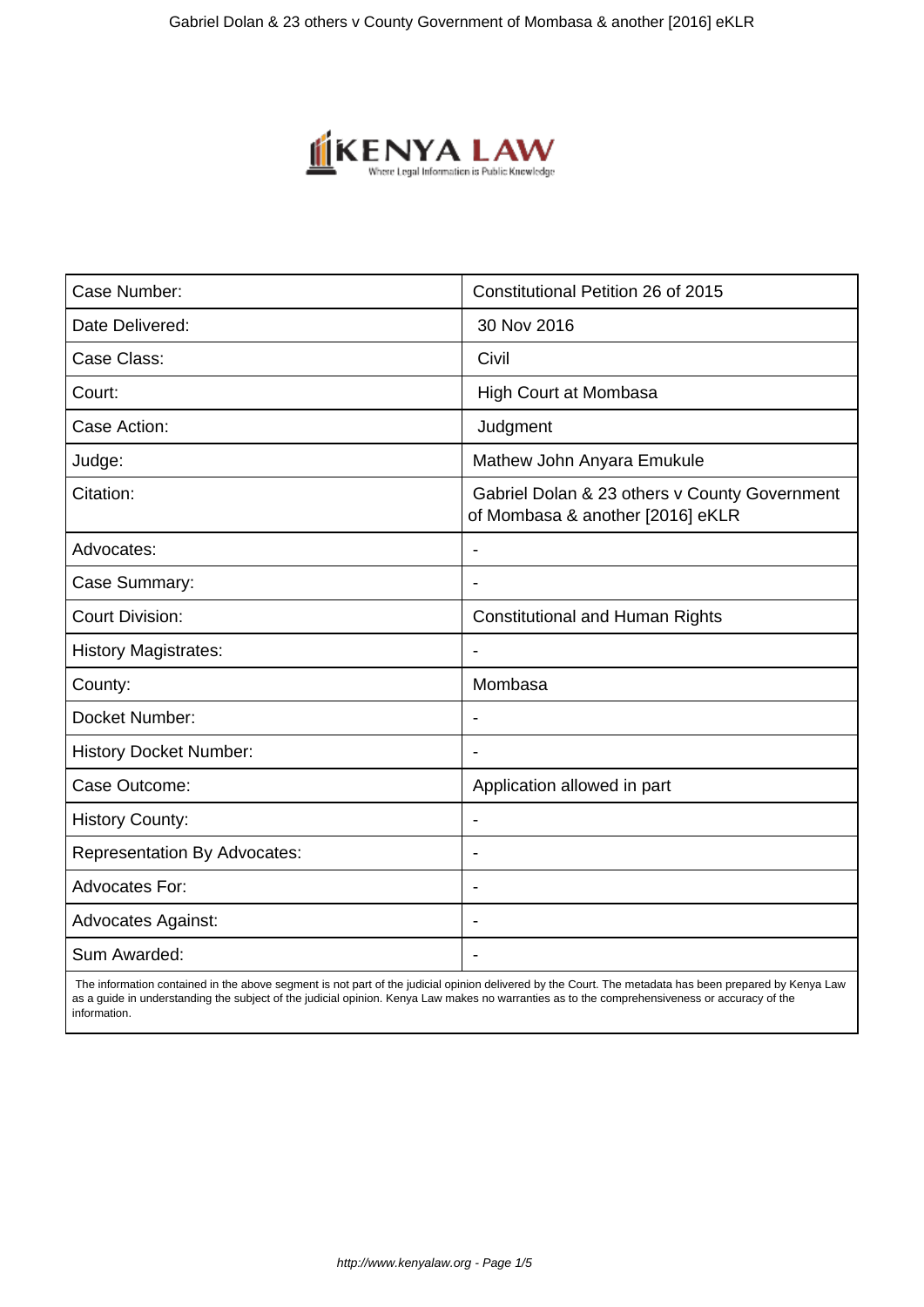### **REPUBLIC OF KENYA**

### **IN THE HIGH COURT OF KENYA**

#### **AT MOMBASA**

#### **CONSTITUTIONAL PETITION NO. 26 OF 2015**

### **IN THE MATTER OF: ARTICLES 2, 10, 19, 21, 22, 23 AND 165 OF THE CONSTITUTION**

#### **AND**

## **IN THE MATTER OF: ALLEGED CONTRAVENTION OF FUNDAMENTAL RIGHTS AND FREEDOMS SECURED AND GUARANTEED UNDER ARTICLES 27, 28, 35, 40, 43 (1) (b), AND 47 OF THE CONSTITUTION**

#### **AND**

## **IN THE MATTER OF: THE CONSTITUTION OF KENYA AND THE MOMBASA COUNTY DEVELOPMENT PROJECTS 15-16FY**

#### **AND**

**IN THE MATTER OF: THE THREATENED DEMOLITION OF HOUSES IN THE INFORMAL SETTLEMENT SCHEME KNOWN AT BANGLADESH WITHIN MOMBASA COUNTY TO MAKE WAY FOR THE CONSTRUCTION OF THE BANGLADESHI-MIKINDANI RAJU ROAD PROJECTS**

#### **BETWEEN**

| <b>PETITIONER</b> |                 |
|-------------------|-----------------|
|                   |                 |
| <b>PETITIONER</b> |                 |
|                   |                 |
| <b>PEITIONER</b>  |                 |
|                   |                 |
|                   |                 |
|                   | 9 <sup>TH</sup> |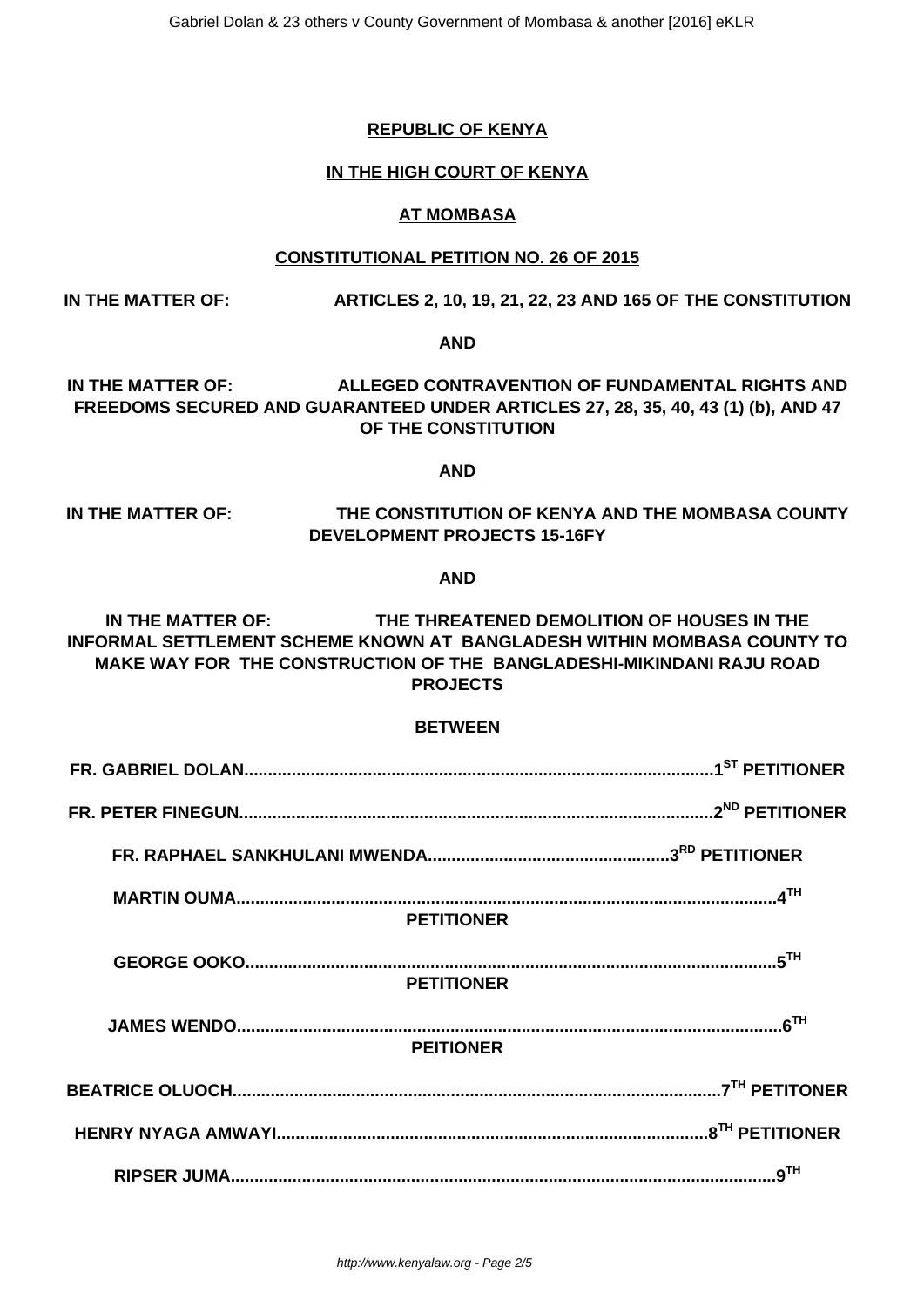## **PETITIONER**

| <b>PETITIONER</b> |  |  |
|-------------------|--|--|
|                   |  |  |
|                   |  |  |
|                   |  |  |
|                   |  |  |
|                   |  |  |
|                   |  |  |
|                   |  |  |
|                   |  |  |
|                   |  |  |

# **VERSUS**

# **1. COUNTY GOVERNMENT OF MOMBASA**

**2. KENYA NATIONAL HIGHWAY AUTHORITY...........................................RESPONDENTS**

## **JUDGMENT**

1. In this Petition dated and filed on 28th April, 2015, the Petitioner's sought the following orders:-

(a) A declaration that the Respondents must adhere to the principles of participation and inclusivity before the Bangladesh–Mikindani Runyu Road Project can be implemented and an order of injunction stopping the project until the Respondents adhere to the law and the Constitution.

(b) A declaration that the decision to construct the Bangladesh-Runyu Road was null and void.

(c) A declaration that the Petitioners' rights under Articles 27, 35, 40, 42, 43 and 47 of the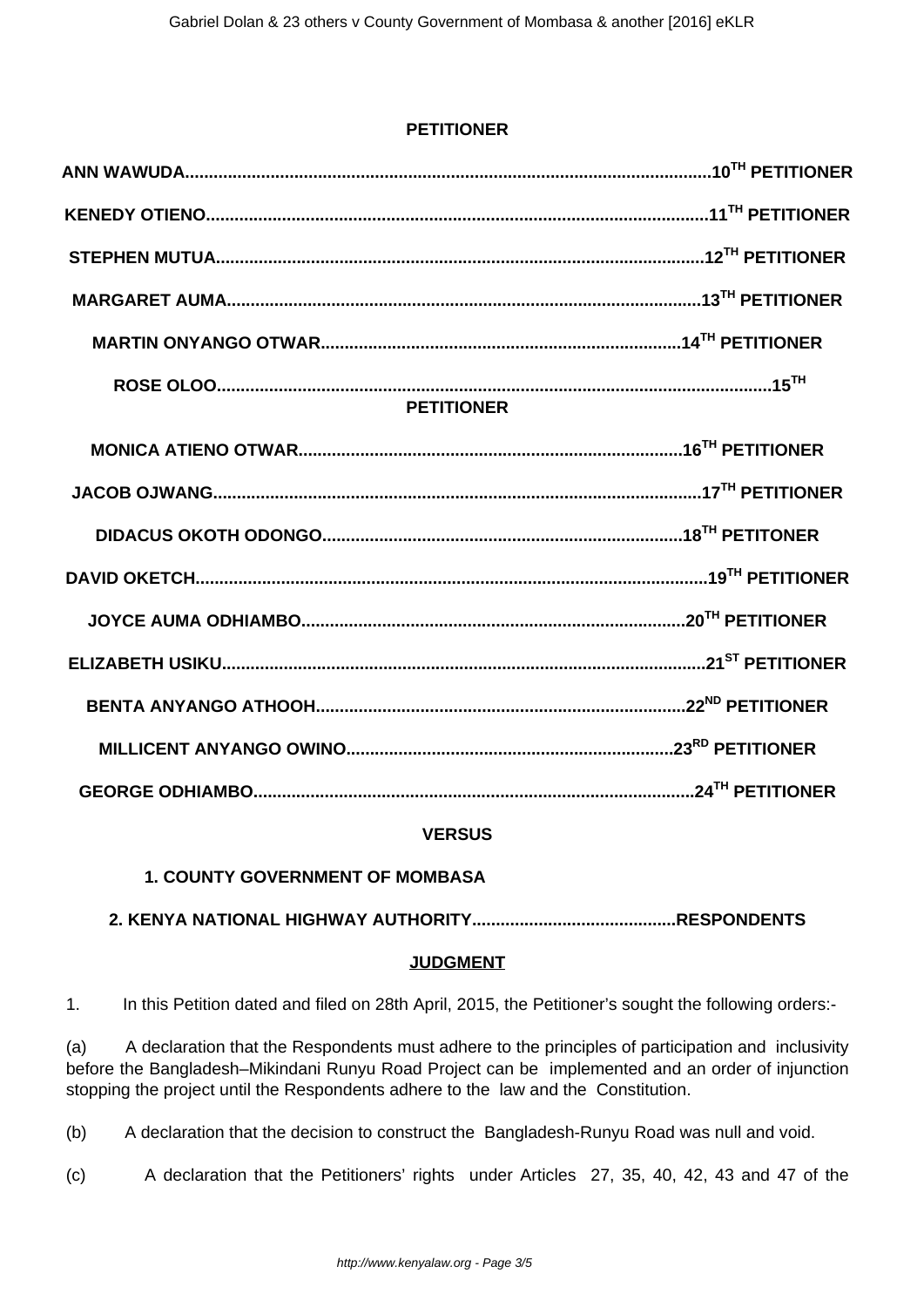Constitution have been violated by the Respondents;

(d) An order to the effect that the Respondents cannot demolish the Petitioners property arbitrarily without regard to compensating the Petitioners for any damage caused to their property.

(e) Costs.

2. By orders made and issued on  $29<sup>th</sup>$  April, 2016, the court granted conservatory orders restraining the Respondents from carrying out the Mombasa County Project – "15-16" pending the hearing of the application for conservatory orders. In the event those orders are still subsisting having been extended till the determination of the Petition.

3. Though the Petition is premised upon the provisions of Articles 27 (equality and freedom from discrimination), 35 (the right to information), 40 (the right to and protection of property) 42 (the right to a clean and healthy environment including the right to have the environment protected for the benefit of present and future generations etc.), 43 (economic and social rights – the right to the highest attainable standards of health, which include the right to health care services including reproductive health, accessible and adequate housing, and to reasonable standards of sanitation, clean and safe water in adequate quantities, social security, and education), the **REAL ISSUE** raised in this Petition is the rights of **dwellers of informal settlements.**

4. Dwellers in informal settlements have no title to the land in which they have erected their dwellings. They are physical and spiritual families. Their income comes from what we call the **informal sector**. Their factories and manufacturing premises are road **side kiosks**, the pavements next to their informal settlements. Their right to settle comes from the **local government** both the national and county government operatives, the Chiefs and Ward Administrators, and no doubt, the Honourable Members of the County Assemblies. The informal settlements are their mines not for gold and silver, but for votes in the five-year circle when they are called to exercise their political right to vote in their political leaders. Beyond that, society and the leadership forgets them. They may get drips of water at water points of sale, not taps in their house. They are the new **"les miserable"** of Victor Hugo, the French writer.

5. They cry to court for protection. The Respondents say in their Replying Affidavits, they must give way for development. Whose development, but theirs, they are the objects of the development. Article 43(3) delegates the state to provide appropriate social security to persons who are unable to support themselves and their dependants.

6. Indeed the state has put in some measures to support these vulnerable groups. Housing or shelter however remains a big challenge. Often the pace of physical development such as construction of roads becomes a challenge to those informal settlements. Roads are indeed needed for welfare of these dwellers themselves. They also need street lights, good recreational facilities. The challenge is how to reconcile these apparently conflicting, but in effect, mutually beneficial contradictions.

7. Part of the answer is to be found in Article 40 (3) and (4) of the Constitution. Whereas Article 40(3) protects the rights of persons with title, Article 40 (4) protects the rights of those (who like the Petitioners), who have no title. Article 40 (4) says-

**"Provision shall be made for compensation to be paid to occupants in good faith of land acquired under clause (3) who may not hold title to the land".**